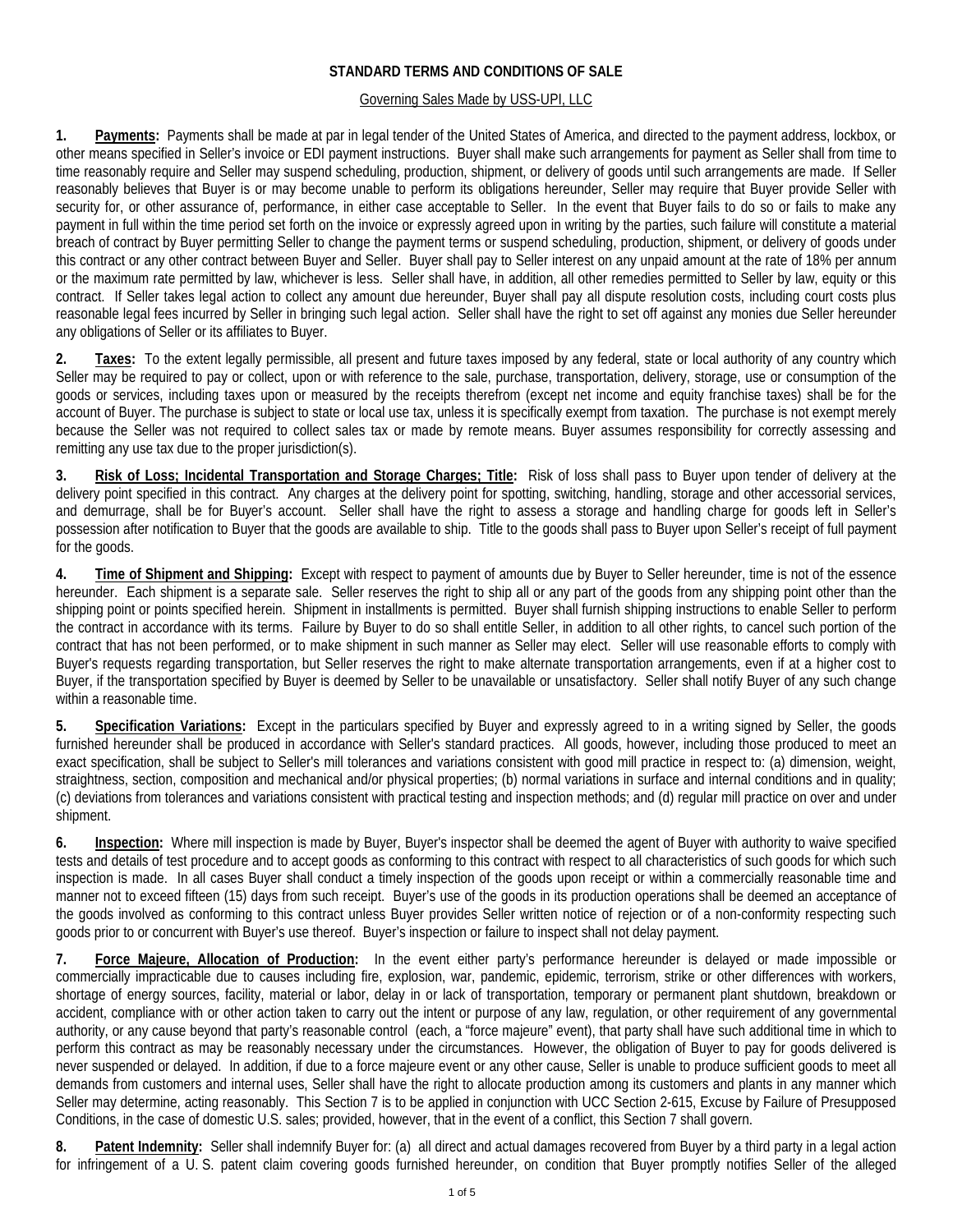infringement, affords Seller the opportunity to assume defense thereof, and cooperates with Seller in defense of the action and in any feasible mitigation of damages; and (b) Buyer's directly and reasonably incurred expenses in defending such legal action if, after such notice and opportunity given by Buyer, Seller elects not to assume such defense, provided that such election by Seller shall not otherwise affect Buyer's aforesaid obligations. In like manner, Buyer shall indemnify Seller, and Seller's indemnity of Buyer hereunder shall not apply, with respect to a claim arising out of Seller's compliance with special designs or specifications furnished by Buyer, now or hereafter forming a part of this contract, or with other written instructions given by Buyer for the purpose of directing the manner in which Seller shall perform this contract. In no event shall either party have any liability hereunder for indirect or consequential losses or damages suffered, or other expenses incurred, by the other party hereto or any third party by reason of any patent infringement claim.

**9. Warranty; Disclaimers:** SELLER WARRANTS THAT THE GOODS FURNISHED HEREUNDER WILL BE FURNISHED IN ACCORDANCE WITH THE SPECIFICATIONS SET FORTH OR INCORPORATED BY EXPRESS REFERENCE ON THE FACE OF ANY OFFER, ACCEPTANCE OR ORDER ACKNOWLEDGEMENT (AS THE CASE MAY BE) ISSUED BY SELLER THAT INCORPORATES THESE STANDARD TERMS AND CONDITIONS OF SALE BY REFERENCE. HOWEVER, NO WARRANTY OF FITNESS FOR ANY PARTICULAR PURPOSE NOR ANY OTHER REPRESENTATION OR WARRANTY, WHETHER EXPRESS OR IMPLIED, IS MADE RESPECTING SAID GOODS, OR THE PRODUCTION THEREOF AND THERE ARE NO WARRANTIES WHICH EXTEND BEYOND THE AFOREMENTIONED WARRANTY WITH RESPECT TO SPECIFICATIONS SET FORTH OR INCORPORATED BY EXPRESS REFERENCE ON THE FACE OF ANY OFFER, ACCEPTANCE OR ORDER ACKNOWLEDGEMENT (AS THE CASE MAY BE) ISSUED BY SELLER THAT INCORPORATES THESE STANDARD TERMS AND CONDITIONS OF SALE BY EXPRESS REFERENCE. ANY TECHNICAL ADVICE PROVIDED BY SELLER WITH RESPECT TO THE USE OF GOODS SOLD HEREUNDER SHALL BE FOR INFORMATIONAL PURPOSES ONLY, AND SELLER MAKES NO REPRESENTATION OR WARRANTY NOR ASSUMES ANY OBLIGATION OR LIABILITY FOR ANY SUCH ADVICE. NOTWITHSTANDING ANYTHING TO THE CONTRARY, NO REPRESENTATION OR WARRANTY WHATSOEVER IS PROVIDED WITH RESPECT TO ANY GOODS SOLD ON AN 'AS IS' BASIS OR WITH RESPECT TO MATERIALS COMMONLY KNOWN AS 'NONPRIME', 'SECONDARY' OR 'DECLASSED' MATERIALS.

**10. Limitation of Remedies; Indemnification:** Seller will replace, at the delivery point specified herein, any goods furnished hereunder that are confirmed by Seller to be defective or otherwise fail to conform to Seller's warranty or this contract, or, at Seller's option, Seller will repay the price paid for such goods plus any transportation charges paid by Buyer in addition to such price and less any scrap value realized by Buyer for such goods. Any and all transit related claims, including, without limitation, claims for goods damaged during transit, must be made in writing, promptly, and in no event later than fifteen (15) days following delivery of the goods to Buyer or all such claims shall be deemed waived. Notwithstanding the foregoing, in no event shall Seller be liable for any transit related claims, including claims for goods damaged during transit, that arise from events occurring after the transfer of risk of loss to Buyer upon tender of delivery at the delivery point specified in this contract. Any and all claims related to rust must be made, in writing, promptly, and in no event later than thirty (30) days following (a) delivery of the goods to Buyer or (b) with respect to consigned goods only, the first day in which such goods are consigned, or all such claims shall be deemed waived. Notwithstanding the foregoing, no claims related to rust shall be permitted if such claim is not permitted for such good under Seller's claims policy. All other claims for damaged or non-conforming goods or shortage of goods must be made, in writing, promptly, and in no event later than one hundred eighty (180) days following shipment of the goods by Seller or all such claims shall be deemed waived. Buyer shall set aside, protect, and hold such goods without further processing until Seller has an opportunity to inspect and advise of the disposition, if any, to be made of such goods. In no event shall any goods be returned, reworked, or scrapped by Buyer without the express written authorization of Seller. Buyer's exclusive remedies with respect to any goods furnished by Seller hereunder that are found to be defective or otherwise not in conformity with Seller's warranty or this contract shall be limited exclusively to the right to replacement thereof or, at Seller's option, to repayment of the price, as above provided. Seller's maximum liability for any other breach of this contract shall be limited to the difference between the delivered price of the goods covered hereby and the market price of such goods at Buyer's destination at the time of such breach. IN NO EVENT SHALL SELLER BE LIABLE FOR PERSONAL INJURY, PROPERTY DAMAGE, LOSS OF PROFIT, DELAY, OR ANY SPECIAL, EXEMPLARY, INDIRECT, INCIDENTAL OR CONSEQUENTIAL DAMAGES WHETHER ARISING FROM CONTRACT, BREACH OF CONTRACT, TORT, SELLER'S NEGLIGENCE, STRICT LIABILITY, OR ANY EXPRESS OR IMPLIED WARRANTY, INCLUDING, BUT NOT LIMITED TO, THE IMPLIED WARRANTIES OF MERCHANTABILITY OR FITNESS FOR A PARTICULAR PURPOSE. WITHOUT PREJUDICE TO THE NOTICE REQUIREMENTS FOR SPECIFIC CLAIMS SET FORTH ABOVE, NO CLAIMS OF ANY NATURE, WHETHER BASED ON CONTRACT OR OTHERWISE, MAY BE BROUGHT AGAINST SELLER OR ANY OF ITS AFFILIATES TWELVE (12) MONTHS AFTER THE DELIVERY OF THE GOODS TO BUYER. BUYER SHALL INDEMNIFY SELLER AGAINST ANY LOSS, DAMAGE, SUIT, LIABILITY, OR CLAIM (INCLUDING REASONABLE ATTORNEYS' FEES AND COSTS) CAUSED BY ACTS OR OMISSIONS OF BUYER NOT AUTHORIZED BY THIS CONTRACT OR BY ANY WILLFUL OR NEGLIGENT ACT OR OMISSION OF BUYER.

**11. Exclusive Terms and Conditions; Acceptance; Modification:** These Terms and Conditions of Sale constitute the complete, exclusive and fully integrated statement of terms and conditions between the Buyer and Seller with regard to the matters contained herein. No terms or conditions (whether consistent or inconsistent) other than those stated herein and no agreement or understanding, oral or written, in any way purporting to modify these Terms and Conditions of Sale shall be binding on Seller unless expressly agreed upon in writing by authorized representatives of both Seller and Buyer. In the event of a conflict between these Terms and Conditions of Sale and any purchase order (or other document expressly made a part of this contract) signed by both parties, the terms of the signed document shall prevail. Buyer's placement of an order or release for, or taking delivery of, any product of Seller that is the subject of this contract shall constitute acceptance of the Seller's offer under these terms and conditions and Seller hereby objects to and rejects any and all additional or different terms proposed by Buyer, whether contained in Buyer's purchase orders, production releases or shipping release forms, or related correspondence or any other documents including emails. All proposals, quotes, request for quotes, purchase orders, negotiations, representations and other communications, if any, made prior and with reference hereto are merged herein.

**12. Conditions Incorporated by Reference:** Any clause required to be included in a contract of this type by any applicable law or regulation shall be deemed to be incorporated herein. Without limiting the generality of the foregoing, to the extent applicable, **Buyer shall abide by the requirements of 41 CFR 60-1.4(a), 60-300.5(a) and 60-741.5(a). These regulations prohibit discrimination against qualified individuals**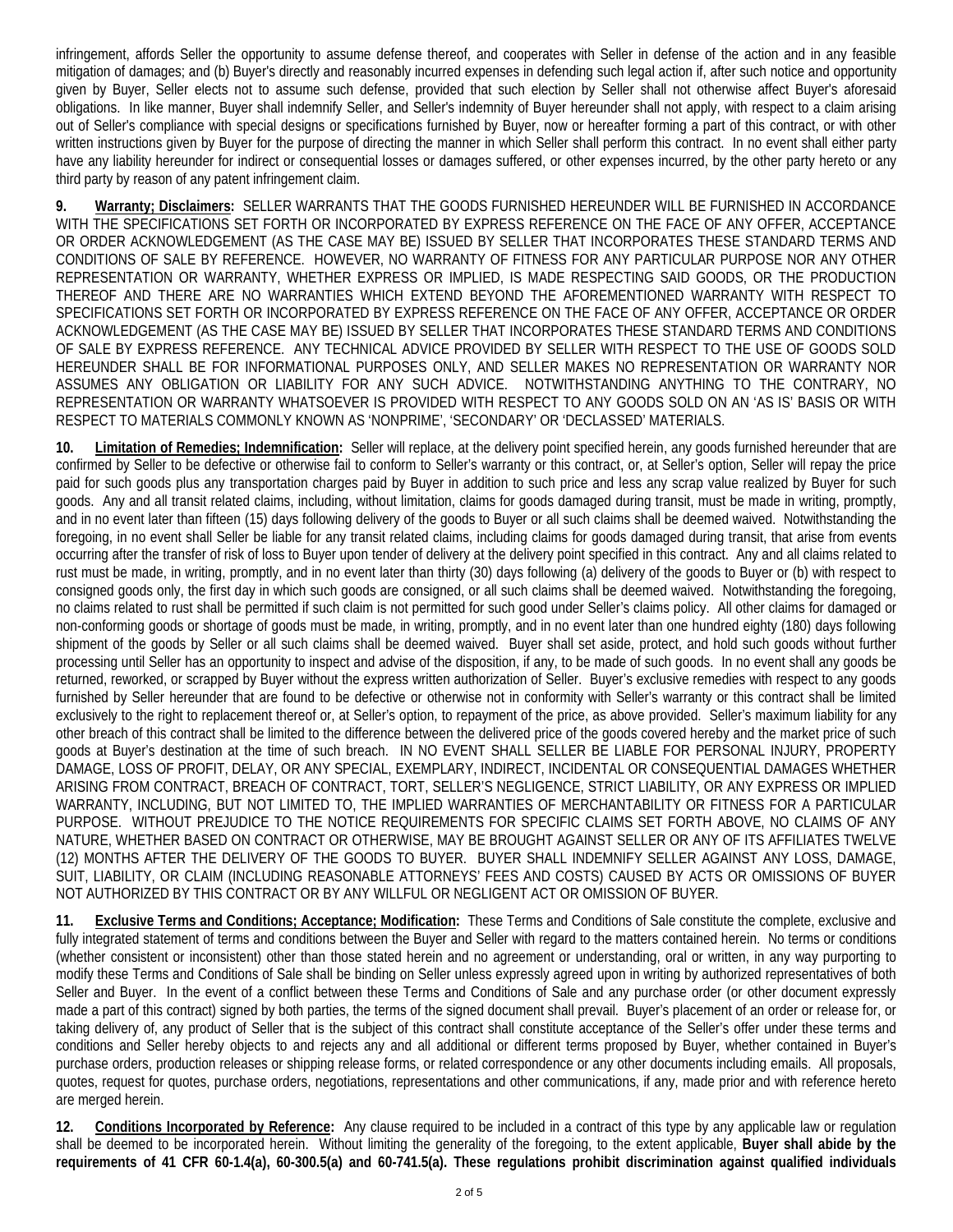**based on their status as protected veterans or individuals with disabilities, and prohibit discrimination against all individuals based on their race, color, religion, sex, sexual orientation, gender identity, or national origin. Moreover, these regulations require that covered prime contractors and subcontractors take affirmative action to employ and advance in employment individuals without regard to race, color, religion, sex, sexual orientation, gender identity, national origin, protected veteran status or disability**.

**13. Governing Law:** This contract shall be governed by the laws of California, U.S.A., exclusive of its conflicts of laws rules and of any principles therein that would require the application of The United Nations Convention on Contracts for the International Sale of Goods ("CISG"). CISG shall not apply to this or any other agreement between the parties. Seller and Buyer each irrevocably agrees that any legal proceeding seeking the enforcement or interpretation of this contract shall be brought in the state or federal courts located in Contra Costa County or San Francisco County in California, U.S.A. Each Party hereby irrevocably submits itself to the jurisdiction of any such courts, and waives any objection it may now or hereafter have to the placing of venue in any such courts and any right to remove any such action or proceeding to another court.

#### **14. Export Control and Economic Sanctions Compliance:**

- (a) Any sale made pursuant to this contract shall at all times be in strict conformity with all applicable export control laws and regulations, and Buyer represents and warrants that it will comply at all times with all applicable export control regulations. Buyer represents and warrants that it will not make any disposition, by way of trans-shipment, export, re-export, diversion, or otherwise, of the goods provided by Seller, except as such laws and regulations may expressly permit, with Buyer bearing full responsibility for obtaining any required export licenses or other permits, and that no such disposition or transfer will be made other than to the ultimate country of destination specified in connection with this contract. Buyer will furnish to Seller, upon request, proof that the goods have been entered into, and will remain in, the specified destination country. Buyer further represents and warrants that it will not export, re-export, transfer (in-country), or supply any goods or Seller information to any end-user or for any end-use requiring a specific export license under the U.S. Export Administration Regulations or any other applicable export control regulation.
- (b) Buyer represents and warrants that, with respect to its obligations under this contract and any other agreement with Seller, it is currently in compliance with, and shall remain in compliance with, U.S. economic sanctions, including the laws, regulations, and Executive Orders administered by the U.S. Treasury Department's Office of Foreign Assets Control ("OFAC"), which prohibit, among other things, directly and indirectly doing business with certain countries, territories, entities, and individuals. Buyer further represents and warrants that neither Buyer nor any person having a beneficial interest in Buyer is (i) designated as a sanctioned party pursuant to the above-referenced authorities, including by being identified on OFAC's Specially Designated Nationals and Blocked Persons List; (ii) located, organized, or resident in a country or territory subject to comprehensive U.S. economic sanctions (as may be changed from time to time, but including Cuba, Iran, North Korea, Syria, and the Crimea region of Ukraine) ("Embargoed Country"); or (iii) a department, agency, instrumentality, or other entity or individual directly or indirectly controlled by or acting on behalf of any individual or entity described in clauses (i)-(ii), including the government of an Embargoed Country (each individual and entity described in clauses (i)-(iii), a "Sanctioned Party").
- (c). Buyer further represents and warrants that none of the goods or services that it is receiving from Seller will be provided directly or indirectly to any Sanctioned Party or will otherwise benefit, involve, require interaction with, or otherwise concern or relate to, in whole or in part, any Sanctioned Party or their assets or products.
- (d) Buyer hereby acknowledges and agrees that Buyer's breach of any of the terms of this Article at any time shall be a material default of this contract.
- (e) Buyer hereby agrees to indemnify, defend, and hold harmless Seller and its officers, directors, and employees from and against any and all claims, demands, damages, costs, penalties, and fines arising in connection with any alleged breach by Buyer or its agents of this Article. Seller may reject, suspend, or cancel any transaction involving a Sanctioned Party without penalty or payment for the rejected, suspended, or cancelled goods or services, and/or cancel or terminate this contract, or any other applicable agreement with Seller, in whole or in part, if it has a good faith basis for believing that Buyer or its agent has violated or intends to violate this Article. Buyer will pay all penalties and damages incurred as a result of its breach of the terms of this Article.
- (f) **Drawback:** Seller reserves to itself the right to drawback of duty paid on materials used in the manufacture of the goods sold hereunder. Buyer agrees to furnish Seller proof of exportation, as well as any other necessary documents, and to cooperate with Seller to facilitate the collection of such drawback.

# **15. Anti-Corruption Compliance:**

For any Buyer that is an end user of Seller's products:

(a) Buyer hereby represents and warrants that Buyer is aware of and familiar with the provisions of the U.S. Foreign Corrupt Practices Act, as amended ("FCPA"), and its purposes and any other anti-corruption law applicable in a jurisdiction in which Buyer may have conducted or will conduct business and that neither Buyer nor any of its agents or intermediaries engaged in connection with this contract has violated any applicable anti-corruption law. Buyer represents and warrants that it, and each of its directors, officers, and employees, as well as any subcontractors, agents, representatives, vendors, and any other intermediaries/third parties engaged in connection with this contract, will comply in full with the FCPA and any other applicable anti-corruption laws at all times in connection with this contract.

For any Buyer that is not an end user of Seller's products, such as a sales agent, reseller, or distributor that is selling products on behalf of Seller: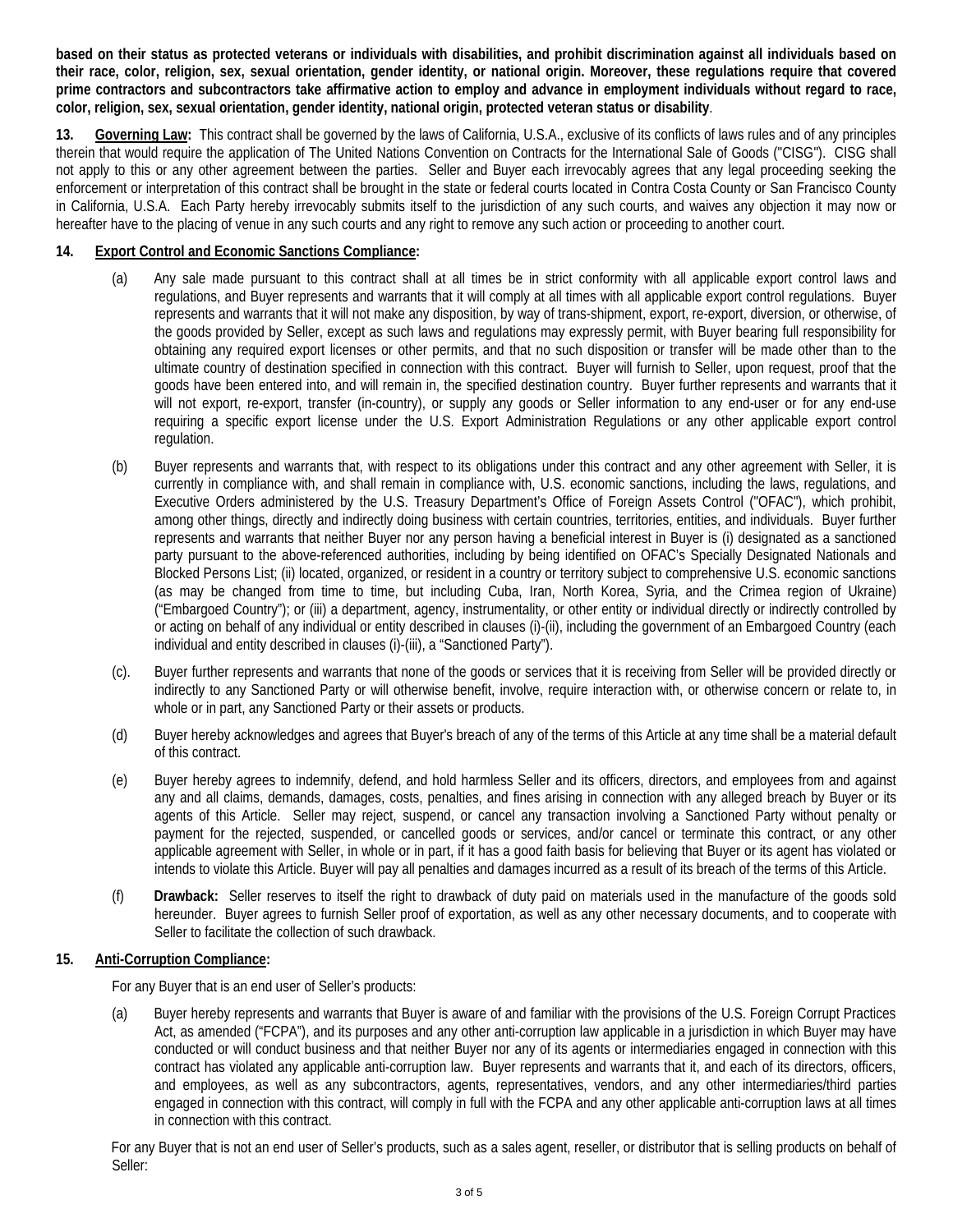- (a) Buyer hereby represents and warrants to Seller that Buyer is aware of and familiar with the provisions of the U.S. Foreign Corrupt Practices Act, as amended ("FCPA"), and its purposes and any other anti-corruption law applicable in a jurisdiction in which Buyer may have conducted or will conduct business and that neither Buyer nor any of its agents or intermediaries that will be engaged in connection with this contract has violated any applicable anti-corruption law. In connection with the goods and/or services that are the subject of this contract, Buyer represents and warrants that it, and each of its directors, officers, and employees, as well as any subcontractors, agents, representatives, vendors, and any other intermediaries/third parties that it engages pursuant to this contract, will comply in full with the FCPA and any other applicable anti-corruption laws.
- (b) Buyer hereby represents and warrants that it has not given and will not give, offer, or promise, directly or indirectly, money or any other thing of value to a Government Official, or to any other individual or entity under circumstances that would cause Buyer to know or have reason to know that all or any portion of such money or thing of value has been or will be offered to any Government Official, for the purpose of inducing the Government Official to do any act or make any decision in his official capacity or use his influence with a government or instrumentality thereof in order to affect any act or decision of such government or instrumentality or to assist Buyer or Seller in obtaining or retaining any business or securing any other improper advantage.
- (c) For purposes of this contract, a "Government Official" is (a) an officer, employee, or any person acting in an official capacity for or on behalf of a government, including its departments, agencies, instrumentalities, quasi- or partially-government owned or controlled entities, or recently privatized government entities; (b) an officer or employee of an international organization (e.g., World Bank, United Nations); (c) an officer or employee of a political party or any party official, or a candidate for political office; (d) a member of the royal or ruling family of a country; or (e) any individual who is a principal or senior manager of, or who has an immediate family or close personal relationship or business ties with, any of the foregoing individuals or entities.
- (d) Buyer hereby represents and warrants to Seller that Buyer has not given, offered, or promised, and will not give, offer, or promise, directly or indirectly, money or any other thing of value to any commercial individual or entity intended to cause the recipient to do something favoring Buyer or Seller or to refrain from doing something disadvantaging Buyer or Seller, or otherwise intended to gain Buyer or Seller an illicit advantage in a commercial transaction.
- (e) Buyer and its directors, officers, employees, subcontractors, agents, representatives, vendors, and any other third parties that it engages in connection with this contract will not provide to Government Officials, in connection with or on behalf of Seller, (a) any facilitation payments or (b) charitable and/or political contributions. Buyer will obtain advance written permission from Seller before providing or paying for any gifts, entertainment, or travel for Government Officials in connection with the goods and/or services that are the subject of this contract, other than nominal and customary items that are permissible under local law (i.e., a Seller-logo coffee mug).
- (f) At Seller's discretion, Seller may provide anti-corruption training to Buyer, which will be completed within a reasonable period of time and, in any event, generally prior to beginning performance.
- (g) Neither Buyer nor any of its directors, officers, employees, subcontractors, agents, representatives, vendors, or any other third parties that it may engage in connection with this contract is a Government Official or has a family relationship with any Government Official in the jurisdictions in which it or they will conduct business relating to the goods and/or services that are the subject of this contract, except as disclosed to, and agreed to in writing by, Seller.
- (h) If, during the course of the contract, Buyer learns that it or any of its directors, officers, employees, subcontractors, agents, representatives, vendors, or any other third parties that it engages in connection with this contract will become a Government Official or an agent, representative or consultant to a Government Official, Buyer will promptly disclose this to Seller in writing and will ensure that the contract and continued performance thereunder remains in compliance with U.S. and local law.
- (i) Without Seller's prior written approval, neither Buyer nor any of its directors, officers, employees, subcontractors, agents, representatives, vendors, nor any other third parties that it engages will engage any other person in connection with the goods and/or services that are the subject of this contract or make any commitments on behalf of Seller to a government, governmentowned or government-controlled entity or a Government Official. Buyer shall keep Seller closely advised of all communications and contacts with Government Officials made on behalf of Seller in connection with the goods and/or services that are the subject of this contract.
- (j) Buyer agrees that it will, at the request of Seller and at least annually, certify the continuing accuracy of the anti-corruption representations and warranties set forth in this contract. Buyer further agrees that, should it learn of information regarding any possible violation of laws and regulations in connection with the transactions that are the subject of this contract, Buyer will immediately advise Seller of such knowledge or suspicion. Buyer further agrees that it will cooperate in any resulting investigation by Seller or its agents.
- (k) Buyer agrees that it shall maintain, in accurate and complete order, all books and records (whether in printed, electronic, or other format) associated with the services and transactions contemplated by this contract. Such books and records shall include, without limitation, records relating to any (i) gifts, entertainment, or travel for Government Officials and potential customers and (ii) business, financial or other transactions between Buyer and Government Officials and potential customers. Such books and records, and all other books and records of Buyer relating to the contract, shall be open to inspection and audit by representatives of Seller during reasonable business hours during the life of the contract and for a period of seven (7) years thereafter. Any failure by Buyer to cooperate fully in making available all books and records covered by an audit request pursuant to this contract, so as to permit a timely and complete inspection and audit thereof, shall constitute a material breach of the contract.